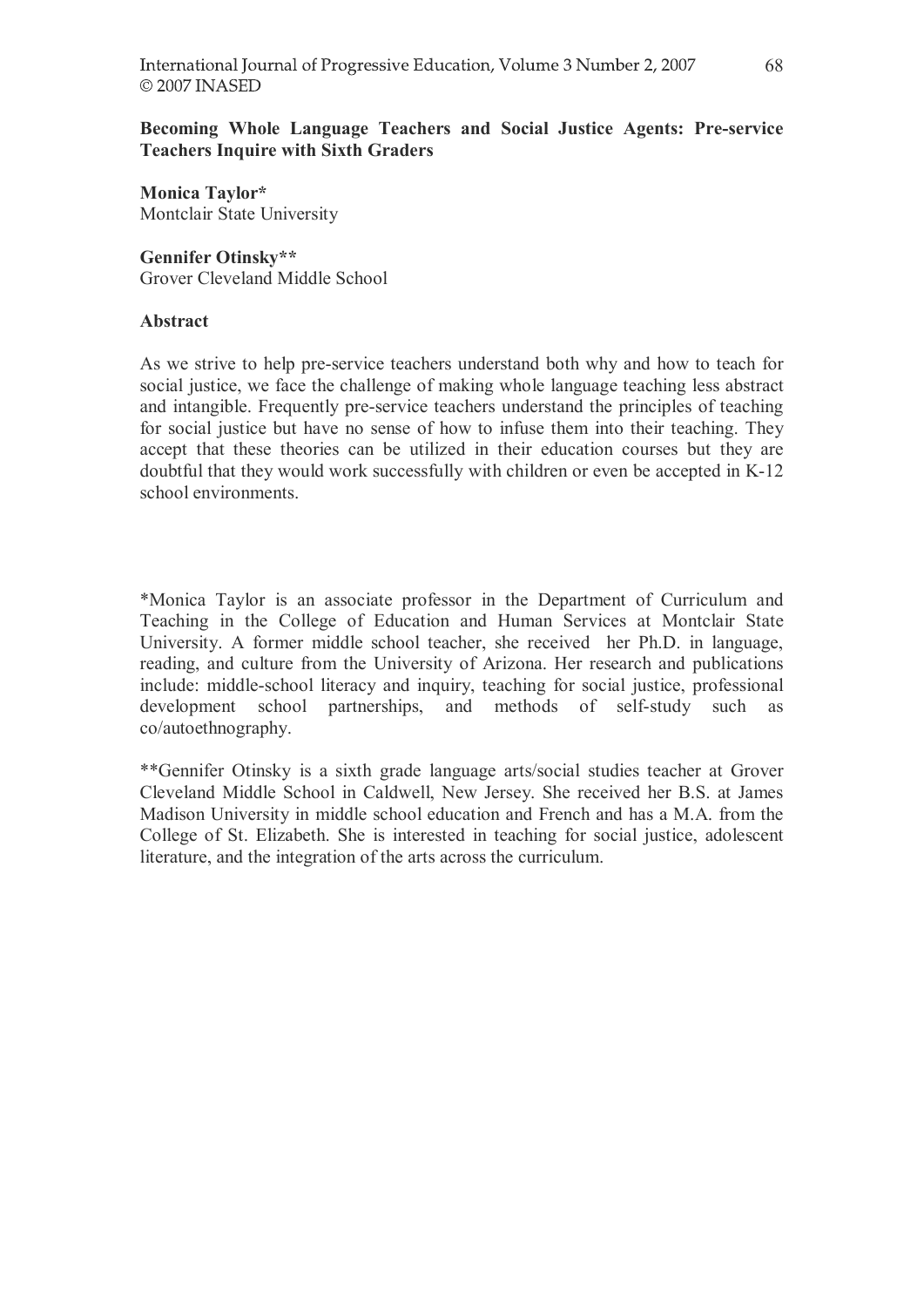We speak often of generating a sense of agency in young people; and it seems evident that this mode of teaching is at least likely to communicate a sense of agency, if the young can feel themselves engaged with those around. Once awakened to concrete examples of injustice they might, together, invent a project of remediation, palliation, repair (Greene, 1998, pp. xx).

We are a teacher educator in a curriculum and teaching department and a sixth-grade language arts/social studies teacher who have grown to know one another while our schools, a suburban middle-school and a state university in New Jersey, prepared to establish a professional development school partnership. Grappling together with issues of democracy, in a two-week Summer Leadership Associates program sponsored by the university's Agenda for Education in a Democracy, we realized how powerful our collaborative inquiry was and we wondered how we could replicate this type of exploration for our students. Through coordinating pre-service on-site courses with sixth grade social studies classes, we have devised an inquiry unit that explores social justice issues tangibly and safely.

### Rationale

We know from our own process of becoming teachers, as well as from much of the research in teacher education (Anders & Evans, 1994; Anders, Hoffman, & Duffy, 2000) that it is through constructing one's knowledge, negotiating curriculum, engaging in inquiry, and critically examining the world (Darling-Hammond, 1994; Cochran-Smith, 1991) that a teacher is able to find the best practices for her students. Engaging in inquiry with middle schoolers, examining and researching authentic questions collaboratively, and sharing and discussing their findings may open up the possibility for our pre-service teachers of creating their own whole language framework within their content area. As Whitmore and Goodman (1996) wrote, "The same principles that underlie whole language also apply to teacher education. Our teaching of teachers must be consistent with the principles we advocate"  $(p, 2)$ .

We search for ways to disrupt the pre-service teachers' traditional notions of teaching, learning, and curriculum. We model these constructs from whole language and social justice lenses, highlighting the theoretical, practical, and political. This is important because although our teacher education program emphasizes social justice, the pre-service teachers have a difficult time translating it into practice. This challenge is augmented by the pre-service teachers' experiences both within their individualized content areas as well as in their field experiences in school settings. Too often they fall back into the direct instruction model with which they feel comfortable. They are unsure of the ways to diverge from transmission teaching, and with little power, are fearful of veering from the norm. We understand how high the stakes are, but we strive to use practices that open up conversations about whole language, social justice, and inquiry. Inviting both groups of students to scaffold for one another enhances their efforts to, "read the word and the world" (Freire  $\&$ Macedo, 1987). We encourage our pre-service teachers to develop their own frameworks rather than a uniform way of social justice teaching because just as whole language, "looks very different from teacher to teacher" (Whitmore  $\&$  Goodman,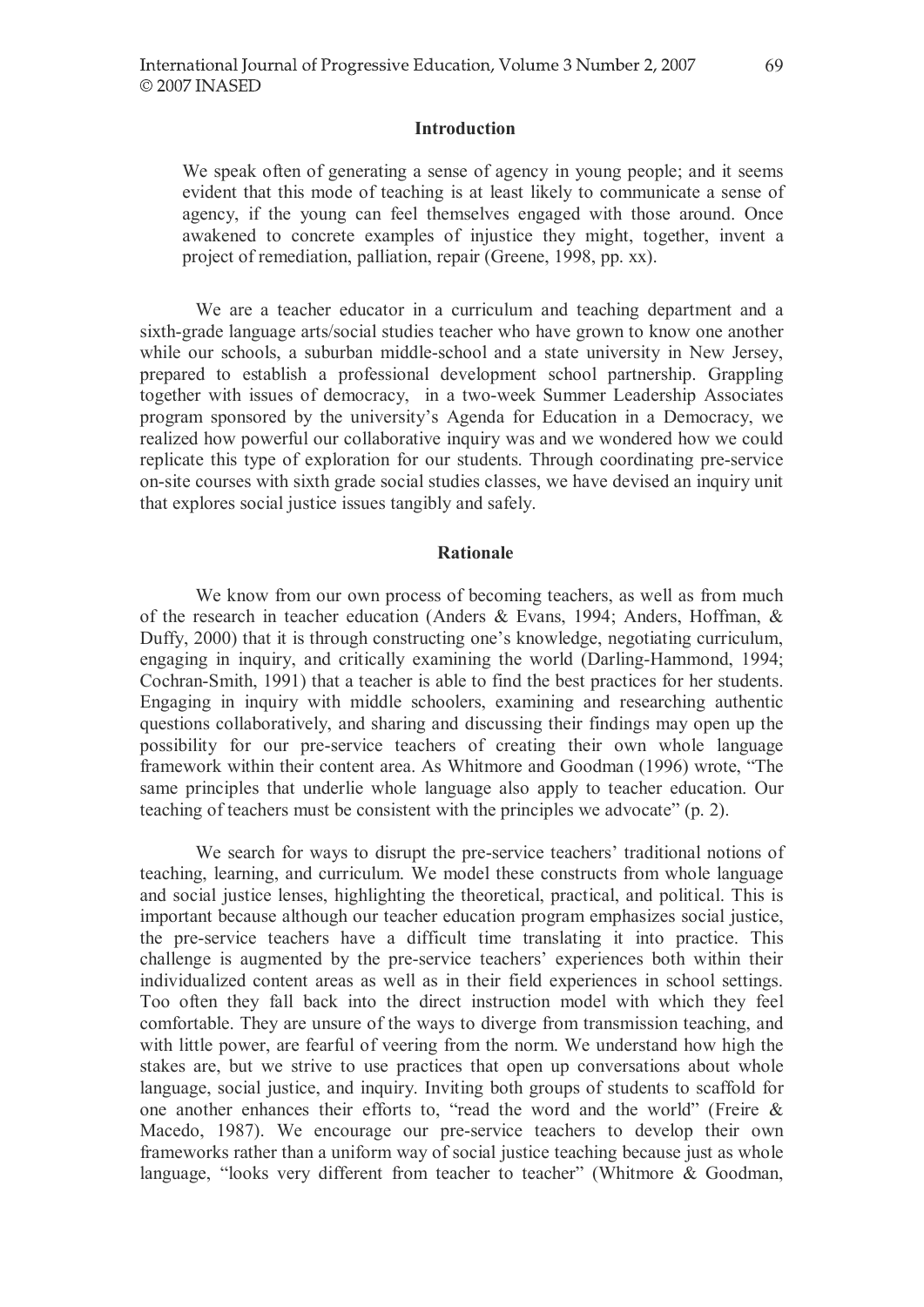1996, p. 2) so should their philosophies (Edelsky, Altwerger, & Flores, 1991; Goodman, Hood, & Goodman, 1991).

Additionally, our pre-service teachers need to develop their social justice lens because they, as well as our sixth graders, are primarily white and from suburban communities. They have little to no experience with people who are different from them and take their positions of privilege for granted. They are unaccustomed to examining their world critically and view racism as isolated incidents rather than institutionalized or societal norms. They have had mixed experiences with whole language in school, and social justice is a significant leap of faith. Having opportunities to examine the world from multiple perspectives (in our eyes one of the primary goals of inquiry) invites them to reexamine texts and the world with fresh eyes so that they are able to begin to identify stereotypes and absences of voices. We feel strongly that in order to promote social justice, a teacher must first, "understand the roots of injustice and the ways in which inequalities are perpetuated so that they can grow to make informed and ethical decisions as citizens in our society" (Taylor  $\&$ Otinsky, 2007, p. 106). We are in accord with Edelsky (1999) when she writes, "If whole language is to promote democracy, justice, and equity, whole language educators must recognize the undemocratic nature of the existing political system in the United States. Despite secret ballots, rhetoric, and governmental structures, the United States is a long way from being a democracy" (p. 9).

#### How Do We Define Inquiry?

As Short, Harste, with Burke (1996) point out, to understand inquiry we must look at how, "learners actually go about inquiry in their lives outside of school" (p. 257). They explain, "Inquiry comes from exploring and being interested in the world. Through their active explorations of their world tensions arise and they ask questions about aspects of the world that puzzle them<sup>"</sup> (p. 257). Inquiry involves constructing knowledge, building upon prior experiences, and critically engaging with information. It operates from the understanding that knowledge is dynamic, ever changing, and multiple, and is not static, does not reside in textbooks or with experts, and cannot be simply transmitted to students. To invite learners to engage with authentic questions and construct their own knowledge and perspectives, we have to share the authority of the asking, the process, and the end products (Weaver, 1990). "Students," according to Wells (2001), "need to be given the opportunity to develop personal initiatives and responsibility, adaptable problem-posing and -solving skills, and the ability to work collaboratively with others" (Dewey, 1916, p. 173).

Inquirers are not encouraged to accept information as truth, and they cannot make unsubstantiated claims; they have to question, investigate, and justify. They are, as Freire (1985) insists, "problem posers, not just problem solvers" (Short, Harste, with Burke, 1996, p. 257). When inquiry drives the curriculum, learners are pushed to think as researchers. Part of being a successful researcher involves being immersed in a topic, "wondering and wandering" (Short, Harste, with Burke, 1996, p. 265), designing and redesigning a question and then articulating "understandings" (p. 260). Questions are defined and explored in an environment of uncertainty and learners are invited to resist their human desire to confirm knowledge. Rather they look for shades of grey instead of viewing the world in black and white.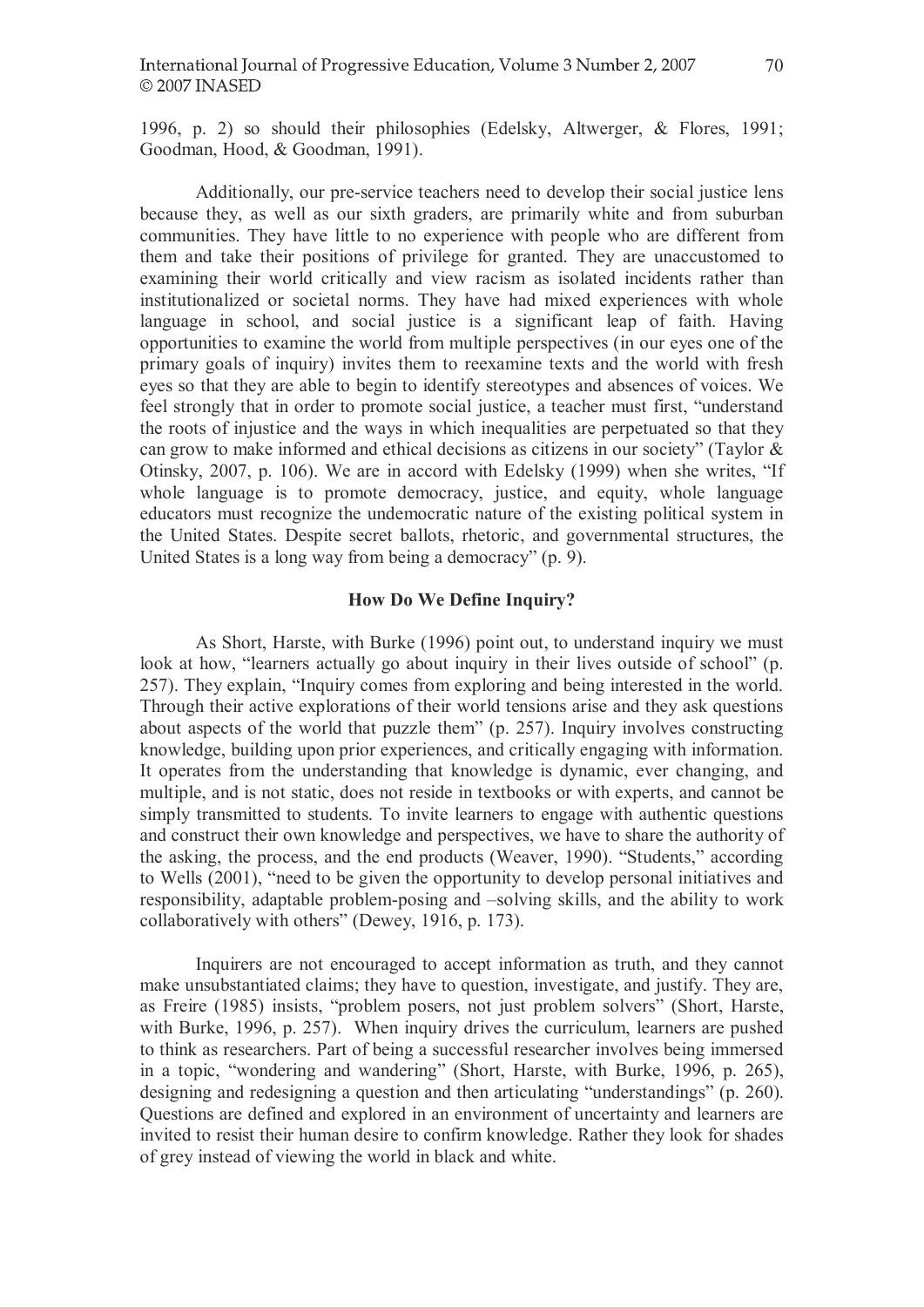Learners cannot be engaged in inquiry alone. Inquiry is a relational process: it relies on the give and take of questions, ideas, perspectives, and even explanations to draw conclusions about the world and raise new questions and ideas. So inquiry flourishes when the student/teacher relationship reflects the authority and expertise of both parties. Equally important is the collaborative relationship of the students (Vygotsky, 1978). In dialogue, students can examine a question from multiple perspectives. Often the dialogue leading both to and from the inquiry process is quite rich. Inquiry requires a dialogical community of students and teacher where ideas are shared, discussed, examined, and reformulated (Stock, 1995). In dialogue, learners construct new understandings and questions of the world. Both students and teachers share reciprocal authority and alternate roles as knowers and learners, depending upon the question, the expertise, the prior knowledge, and the mode of exploration (Taylor  $& Coia, 2006$ . Ultimately, "knowledge building takes place between people doing things together, and at least part of this doing involves dialogue" (Wells, 2001, p. 186).

#### Whole Language and Social Justice Teaching

We believe that whole language is not limited to teaching language and literacy. It promotes critical, pro-justice, and democratic teaching (Shannon, 1990; Lee, Menkart,  $& Okazawa-Rey, 1998$ . The whole language movement, "is inherently democratic: the power of the philosophy resides in the ways in which teachers and their students take ownership of their learning and teaching" (Taylor, 2007, p. 5). Our whole language beliefs cannot be separated from our commitments to teaching for social justice. We believe that the two philosophies share common objectives. As whole language teachers we teach through, "a range of social and cultural practices which assist students to question the truth of texts, to ask different questions about texts, and indeed to seek out conflicting texts´ (Boran & Comber, 2001, pp. viii-ix). Whole language teachers encourage students to use language and literacy critically to problematize the social and cultural norms that are produced and reproduced in texts (Harste, Woodward, & Burke, 1984; Goodman, 1986; Cambourne, 1988). They accept and respect their students regardless of ability, race, gender, religion, class, ethnicity, or sexual orientation, and believe in their abilities as learners. They care about their students and often act as advocates. In a whole language classroom, "inquiry is not simply finding right answers to old and familiar questions," but also entails interrogating the questions and resources investigated (Boran & Comber, 2001, pp. vii-ix). Whole language focuses on the individual student so that inquiry is relevant.

In our whole language classrooms, students ask the following essential questions: "Who makes decisions and who is left out? Who benefits and who suffers? Why is a given practice fair or unfair? What are its origins? What alternatives can we imagine? What is required to create change?" (Bigelow, Harvey, Karp, & Miller, 2001). We strive to uncover the ways in which some people are privileged and have access to wealth and power and others live as objects of discrimination and injustice. Using inquiry as a habit of mind in classrooms produces, "a more equitable, a more just, and a more thoughtful world" (Harste, 2001, p. 1). Inquiry promotes social justice because it, "begins with voice, inviting all learners to name their world. It ends in reflexivity and action, inviting all learners to interrogate the very constructs they are using to make sense of their world" (Harste, 2001, p. 15).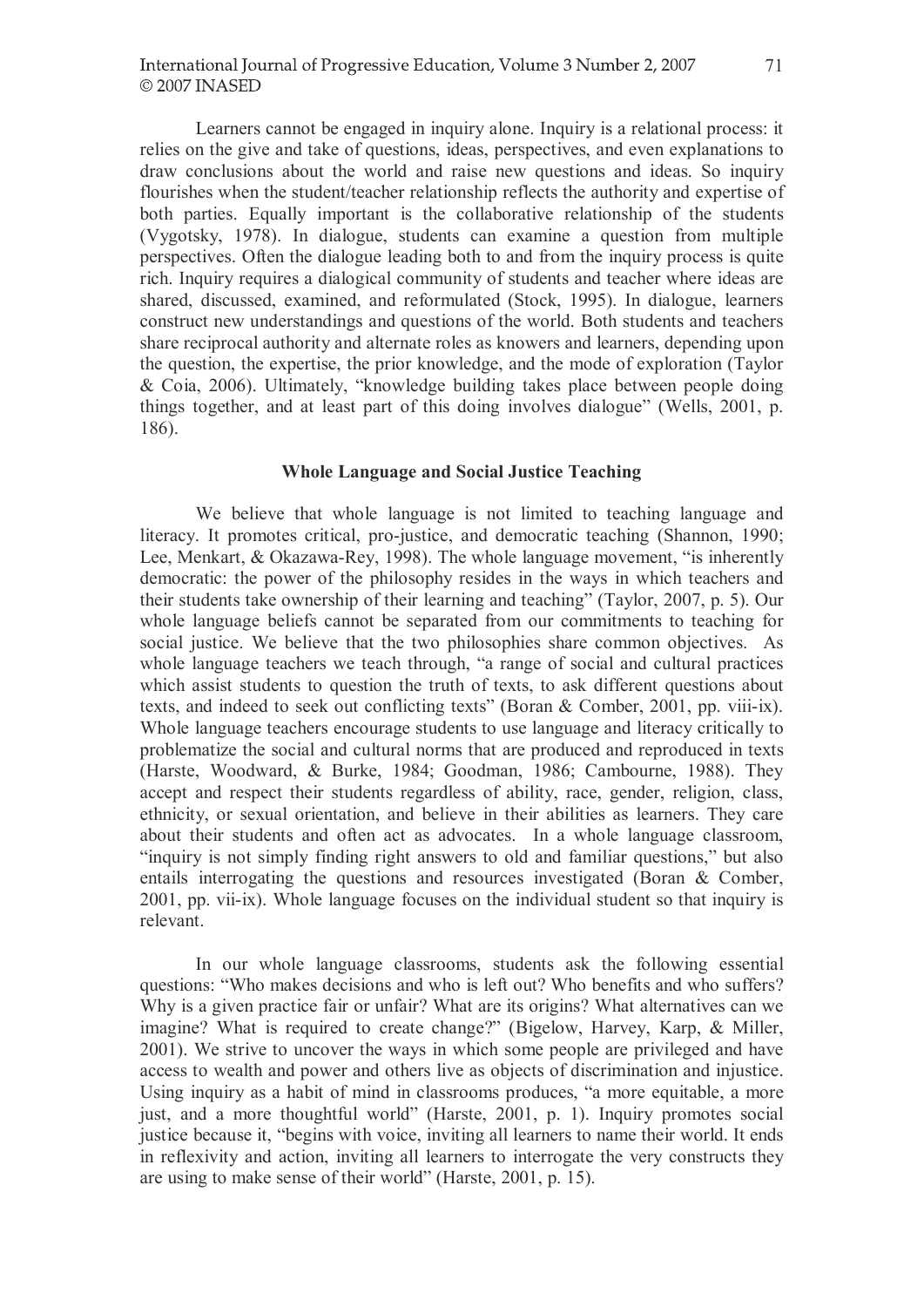## What's In a Name?

Our challenge grows as we struggle to find appropriate ways to name whole language and social justice teaching principles. Within both the field of teacher education as well as within the middle-school, the term whole language raises political red flags or misconceptions. Used among colleagues we find ourselves either on the defensive or in need of clarifying our position (Dudley-Marling, 1999). At the university, democracy is considered the foundation of our program, yet there is disagreement among faculty about its interpretation and many students find our social justice language uncomfortable and too political. They have difficulty accepting that teaching is political (Shannon, 1992; Edelsky, Altwerger, & Flores, 1991). Whole language is deemed a part of the literacy education program and not appropriate for our curriculum and teaching courses.

Because the pre-service teachers are more familiar with the term teaching for social justice, we have named our project a social justice inquiry. Trying to translate our own enriching collaborative experiences of inquiry around issues of social justice led to our alternative teacher education practice, a whole language model that focuses on teaching "curriculum as inquiry" (Short, Harste, with Burke, 1996).

## Who Are Our Pre-service Teachers?

Our pre-service teachers, who are enrolled in either the undergraduate teacher education program or the masters of teaching program at our suburban state university, are predominantly white (75%). We have a small percentage of African-American (12%), Hispanic (10%) and Asian (3%) students. Economically their backgrounds range from lower, middle to upper incomes and for many of our students, they are the first in their families to be college educated. They are two-thirds female. These pre-service teachers are receiving their certifications to be able to teach students in grades K-12 in a number of diverse content areas including English, social studies, sciences, mathematics, art, music, foreign language, physical education, or speech. Each spring semester we have between twenty-five and thirty pre-service teachers. The data for this particular study primarily involve the pre-service teachers who were enrolled in the spring of 2004 and 2005.

### The Social Justice Inquiry Project

The social justice inquiry unit takes place each day over the course of three weeks. The pre-service teachers are in their professional seminar during which they take an intensive teaching and learning course for the first three weeks and then proceed to student teaching. During this course, Monica encourages them to move from theory into practice. The pre-service teachers write lesson plans, plan ways to differentiate instruction, discuss classroom management and assessment strategies, develop a philosophy statement, and attempt to prepare for their student teaching experience. They are required to maintain a reflective journal throughout the entire inquiry experience and as a final reflection they write a teaching for social justice philosophy statement. Several of the readings address issues of race, ethnicity, gender, and teaching for social justice (Students read The Complex World of Teaching, 1997). Monica and the pre-service teachers meet daily for two course hours and then work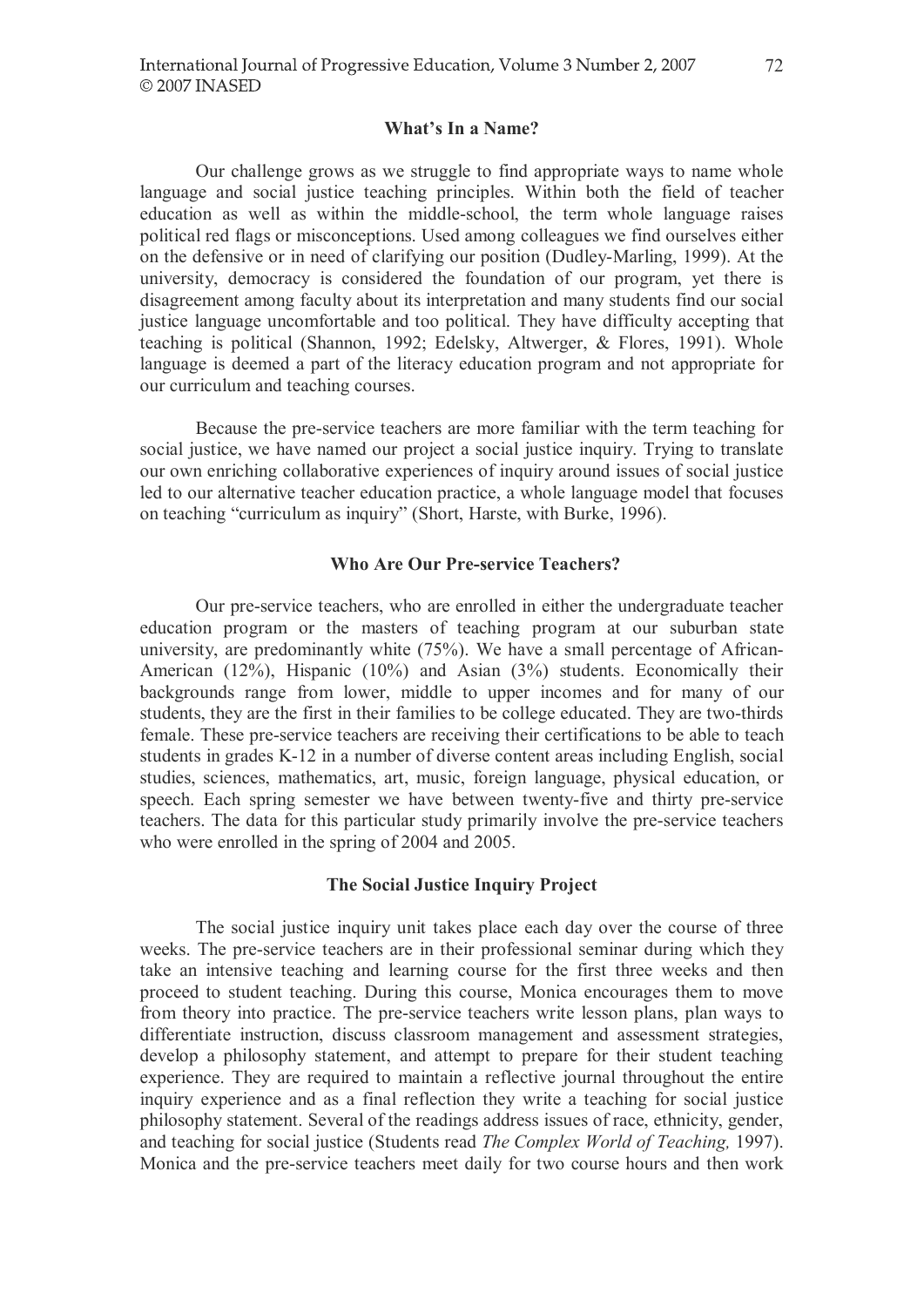with the sixth graders for a course hour. This course setup gives them the opportunity to discuss strategies or concepts and then try them out with sixth graders.

The unit coincides with the sixth graders' theme of civil rights with the hopes that the various activities of the unit act, as Greene (1998) writes as, "a series of occasions for individuals to articulate the themes of their existence and reflect on those themes until they know themselves to be in the world and can name what has been up to then obscure" (pp. 18-19). This principle of naming the obscure resonates on many levels with both the sixth graders and their adult co-inquirers. At the beginning of the unit, groups are formed with two pre-service teachers and four sixth graders. The unit incorporates a variety of whole language teaching strategies including brainstorming, poetry writing, reader response to texts, films, and visual images, role-playing, and inquiry projects. Specifically our unit covers the following topics: building community, identity sharing, explorations of race, class, and gender, examination of stereotypes in the media, introduction and discussion of the term social justice, models of young social justice activists, and social justice inquiry projects.

After introducing the inquiry cycle (Short, Harste, with Burke, 1996), and some large group brainstorming of possible social justice questions, individual groups develop a shared open-ended authentic question. Narrowing a group question involves negotiation and collaborative decision-making. Then, in the media center, students plan their methodology and carry out their research. They must use at least one periodical, book, Internet site, and interview for their investigation. They not only find information, but they synthesize different perspectives and draw conclusions. They create a poster board that presents their findings visually. The board shows the original open-ended question, their methodology and bibliographic information, their results and findings, a social action plan (something that they can do themselves to raise awareness or make change) and finally, any new questions that they have.

The inquiry topics are very diverse. One sixth grader's uncle ran for a seat in the U.S. Senate and lost to a millionaire, which prompted her group to ask the question: If a person can't run for office because they don't have money, then is it a democratic society? Another group, comprised of five females and only one male, asked the question: Why hasn't a woman ever been elected president in the U.S.A.? Other groups wondered about the following: How does Title IX affect sports? Are athletes more important than teachers? Does the media portray stereotypes and how can we protect ourselves from it? Why are there more African Americans than whites in jail? Why is there world hunger? Why do some school districts have more money to spend on education than others?

The students share their findings along with their proposed action plans. Action plans range from student-run after-school events designed to raise awareness about homelessness, racism, or bullying, to collection boxes to raise money for the Sudan, to letters to local papers sharing concerns that there are no women presidents in the US, to pamphlets on ways to prevent accepting stereotypes in the media, and lists of resources against bullying. Sharing their findings leads to new questions.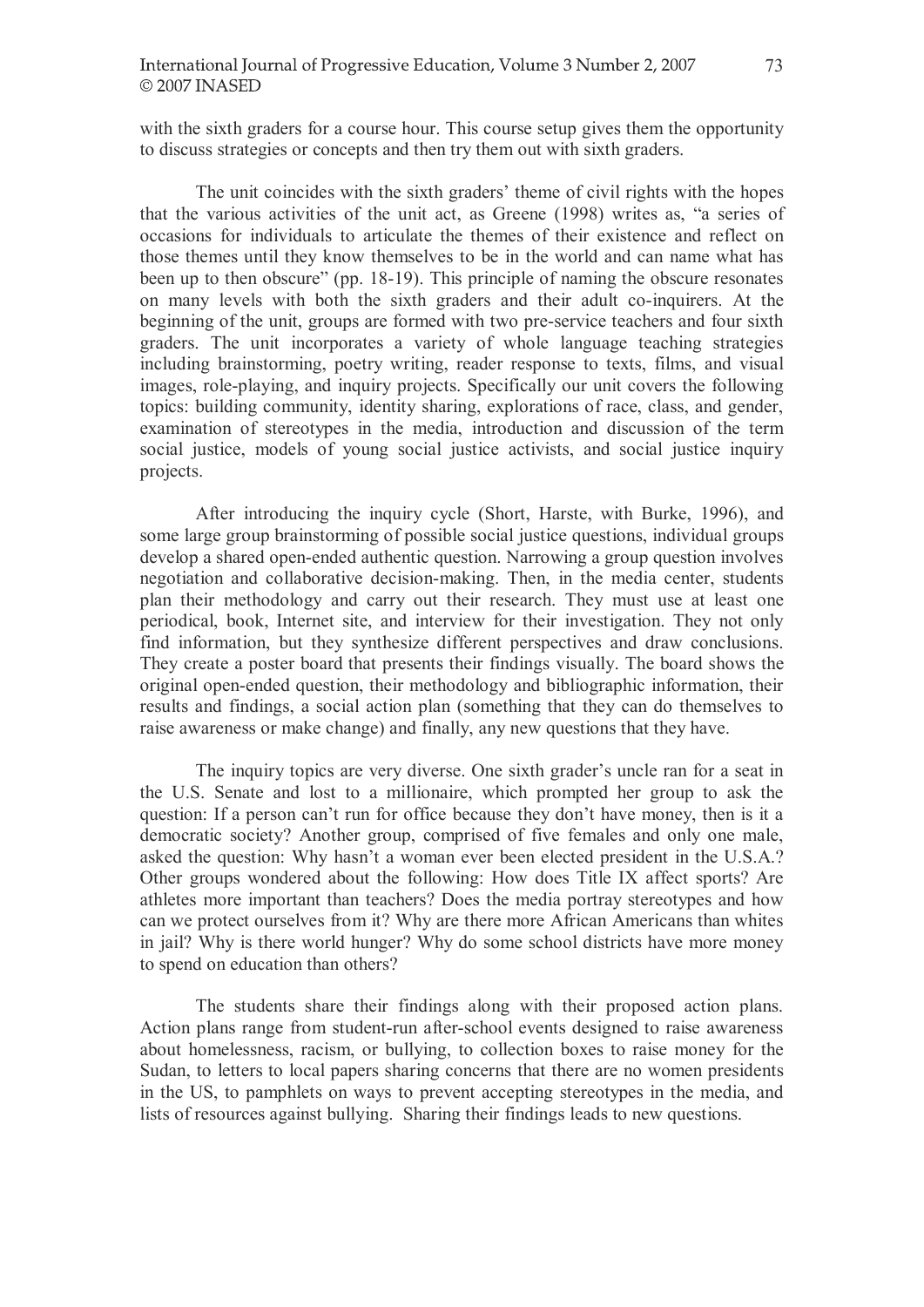### Methodology and Analysis

Throughout these projects, we collect data to understand the impact of participating in the social justice inquiry project. We gather and photocopy reflections that are written after each session from all student participants. We conduct a series of three 45-minute phenomenological interviews (Seidman, 1991) with a small representational group of students. These interviews are tape-recorded and then transcribed. We digitally videotape and photograph the students during the inquiry cycle, while they present their findings, and once they debrief after presentations. We photocopy the pre-service teachers' philosophical statements on social justice teaching. The pre-service teachers also discuss their reflections on Blackboard, the university's digital discussion community. Additionally, we record our own observations and reflections as field notes.

Our data analysis is recursive and generative. We attempt to analyze data as they are collected as well as after. We meet once a week to discuss the progress of the project and to read and reflect about the data. Using constant-comparative methods, we continually look for emerging themes, categories, or patterns that span across the data (Glaser & Strauss, 1967). We attempt to triangulate data (Gordon, 1980) by seeking themes that are represented in multiple forms of data.

#### We Are Doing What With the Sixth Graders?

The pre-service teachers enter into this inquiry with great apprehension. They display disbelief at the sixth graders being interested and motivated to think about social justice issues. They state, "We are doing what with the sixth graders? A social justice project? Why would we ever do that? What do they know or care about stereotypes and social justice? Why should they know about these things? They are so young and immature.<sup>"</sup> They believe that sixth graders cannot think critically because of their age and lack of maturity. We wonder how there can be such a great disconnect between our courses and the pre-service teachers' responses. We worry about how they will teach for social justice in their own classrooms. At what age or level will they deem their students old enough to critically examine texts or the world?

Interestingly, this disbelief quickly vanishes once they begin working with the sixth graders. As Anna illustrates, the pre-service teachers begin to value the critical potential of children almost immediately. She writes, "I learned that we don't give enough credit to students. Kids are never given a chance because they are seen as too young to learn about things like this.´

### Sixth Graders Can Wrap Their Brains Around Complex Issues

It is relatively easy for us to emphasize the potential of students as learners and thinkers, but it is much more powerful to provide pre-service teachers opportunities to experience the seriousness of a sixth grade discussion or critique of a text. We believe that these principles of believing in learners, and understanding that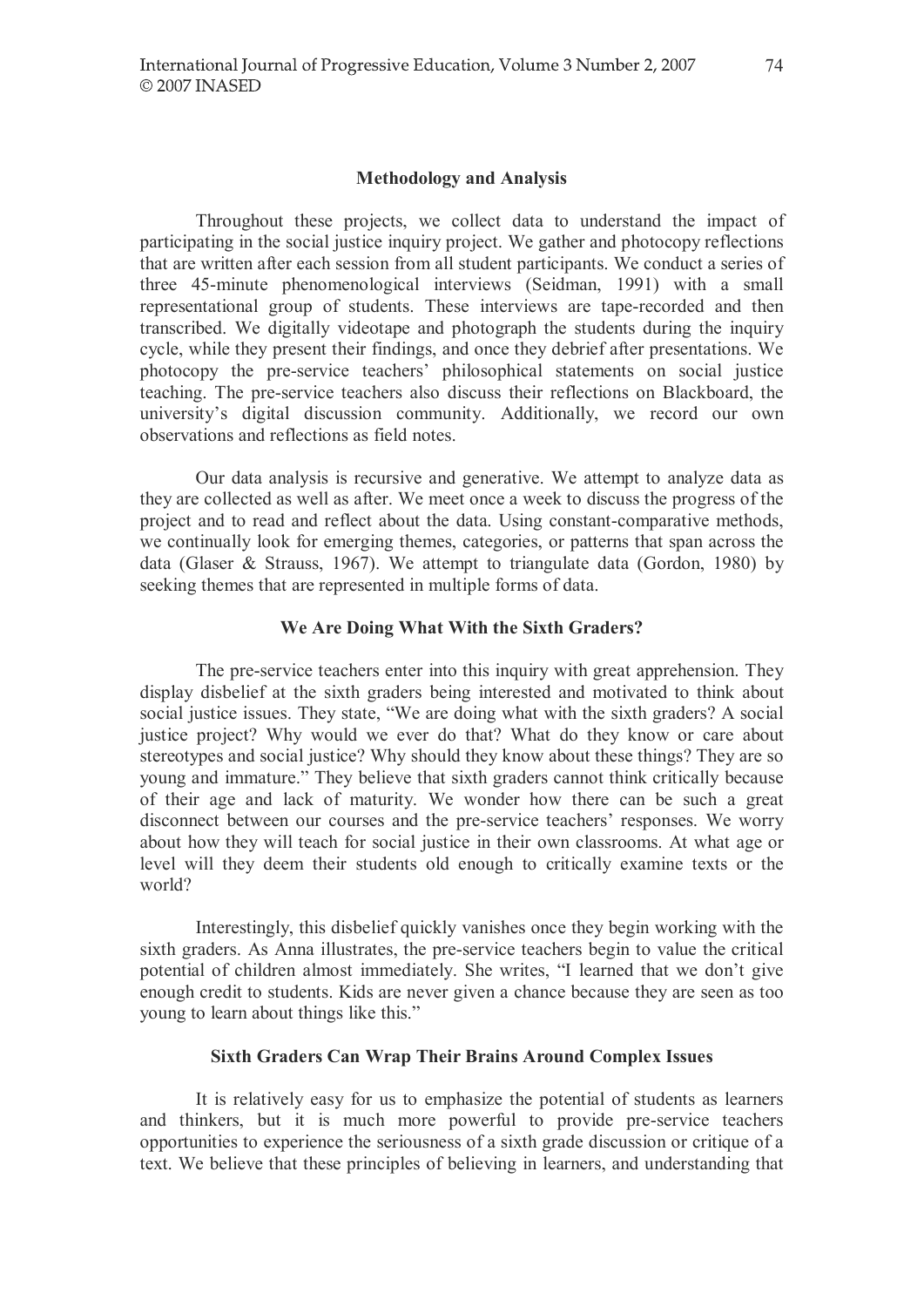they come to the classroom with prior knowledge and critical dispositions to examine texts and the world, are fundamentally whole language principles. The theme of surprise and amazement at the level of sixth grade engagement pervaded the preservice teachers' reflections. Claudia admits that she did not know what to expect when she first heard about the project: "Initially I underestimated the abilities of the students. I didn't realize how knowledgeable, sensitive and perceptive they were to understanding social justice issues." As the project progressed, Marcie writes, "They continue to amaze me with their ability to wrap their brains around these complex issues." Robert echoes, "So far I've been impressed and fascinated with how insightful the kids are. Their awareness of issues like stereotyping and identity is amazing." After the inquiry presentations, Janice writes, "I was very surprised that they had so many questions for the groups and that their minds work much more critically than I expected.´

Engaging in social justice inquiry clearly helps the pre-service teachers think about their students differently. They realize that their students are equipped to think critically and discuss difficult and complex issues of social justice. They begin to recognize the legitimacy of a curriculum that moves beyond factual recall. Through "talking back" to the world, students may discover their own voices as active participants in the world. Jennifer writes, "I think without seeing this, I would not have given kids enough credit. I would have assumed I would need to be more cautious about what topics I brought up in my classroom.<sup>"</sup> They begin to rethink what topics are considered appropriate for the classroom and how these topics can be discussed from multiple perspectives.

Supporting the notion of being an avid "kidwatcher" (Goodman, 1985), Dina remarks, "Don't give up on your students so fast. They tend to surprise you." She continues, "You need to constantly assess learning as it is happening." Lesley advises teachers to kidwatch when she states, "Watch your students and see what works. Observe how they learn and use that to your advantage to work on new teaching methods." The pre-service teachers reflect that teaching should be child-centered and revolve around the needs and talents of the students. They are aware of the importance of both flexibility and adaptability.

## Ownership Opens Possibilities

The pre-service teachers have hands-on experiences that strengthen their understanding of the need for learners to have ownership of the learning process. They acknowledge that learners can be, "trusted to assume responsibility for their own learning" (Whitmore & Goodman, 1997, p. 3). Susan demonstrates this trust: ³Students will come up with a lot of ideas on their own. You don¶t always have to push them towards a certain conclusion.´ Julie writes, at the conclusion of the project, ³This is a very important project to do because by these students discovering the information for themselves, they can see the proper information from some of the misconceptions that they have." Melanie adds, "I learned that when students take ownership of what they learn, they will get more out of it." Felicia also addresses the issue of ownership, "Students can direct their own learning. They took charge of what they wanted to do and how they wanted to go about it." Through learning alongside adolescents, the pre-service teachers move from teacher as provider of information to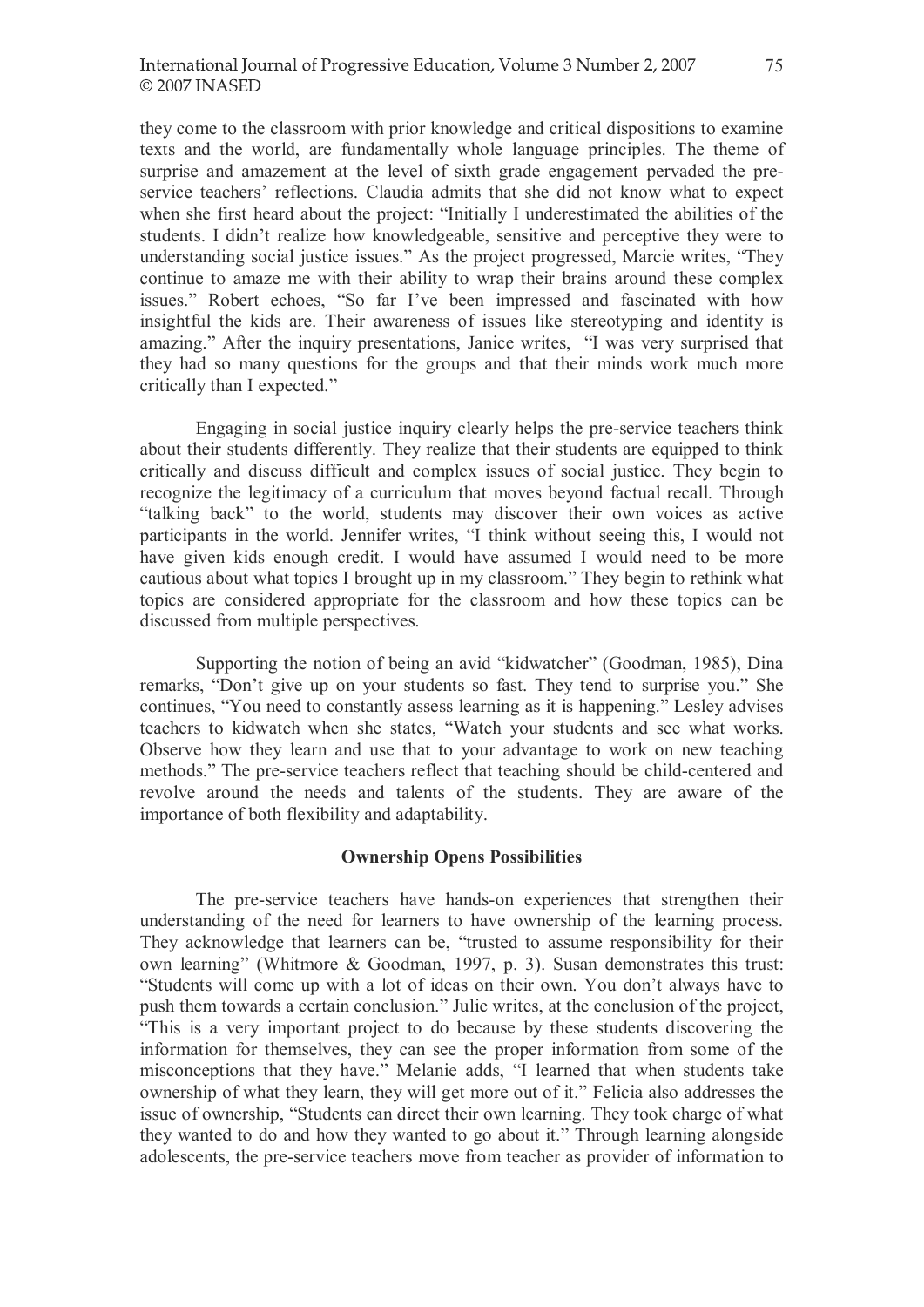the role of, "facilitator and coach," where they have to, "step back" and let the students come to know.

# Teacher/Learner Reciprocity

We model our inquiry after Freire's (1994) idea that, "The teacher is no longer merely the one-who-teaches, but one who is himself taught in dialogue with the students, who in turn while being taught also teach<sup>"</sup> (p. 67). This principle of sharing the roles of teachers and learners seems natural to the pre-service teachers as they learn collaboratively with the sixth graders. Jack discusses his surprise at learning research strategies from the sixth graders, "It was interesting seeing how students half my age do things. They were so savvy about the Internet. It showed me that my process is also a little one-sided and that I need to re-evaluate my research methods." "Working with the students reinforced the idea that our students will teach us as much as we teach them," reiterates Debbie. Laura concludes, "The children really teach you to see things from a different perspective."

Debbie continues, "Working alongside the students was a great experience because they helped me to think about the inquiry process and question things that I would never have thought of." Luisa concludes, in her philosophy statement, ³Contrary to traditional methods of education where the teacher provides the information and asks students to 'get it,' when students construct their own meaning based on what they may already know, they have potential to move beyond the conventional student role and become a teacher.´

## Inquiry Curriculum as Evolving

As they shift their perceptions of learners, the pre-service teachers begin to rethink the ways in which they will approach curriculum. As they move to value their learners in the teaching equation, they realize that curriculum is not fixed but rather evolves with the students. This re-examined understanding of curriculum resonates with Goodman's (2005) description of whole language curriculum: "Whole language puts the focus in curriculum on starting where the learners are. The curriculum builds on the language, experience, interests, and cultures of the learners. The curriculum is based on problem solving and inquiry" (p. 91). Lesley notes, "I will use my curriculum as a guide but it can and will be changed if I see that something else has intrigued my students but doesn't follow exactly what I had planned. Textbooks should be a resource not a lesson plan or guideline.<sup>"</sup>

### Social Justice Teaching as a Lifestyle

The social justice inquiry helps pre-service teachers think about whether or not they are committed to teaching for social justice on a personal level before entering the classroom. Lily writes, "Social justice is so multifaceted that as a classroom teacher I must begin at its core. First, in my personal and professional life, I must want to live in a socially just manner and want to see others around me being treated with justice. I must be willing to reflect honestly on my own hidden biases." Susan echoes these sentiments as she thinks about her future identity as a special educator and a, "facilitator of social change." She reflects, "We must first examine our own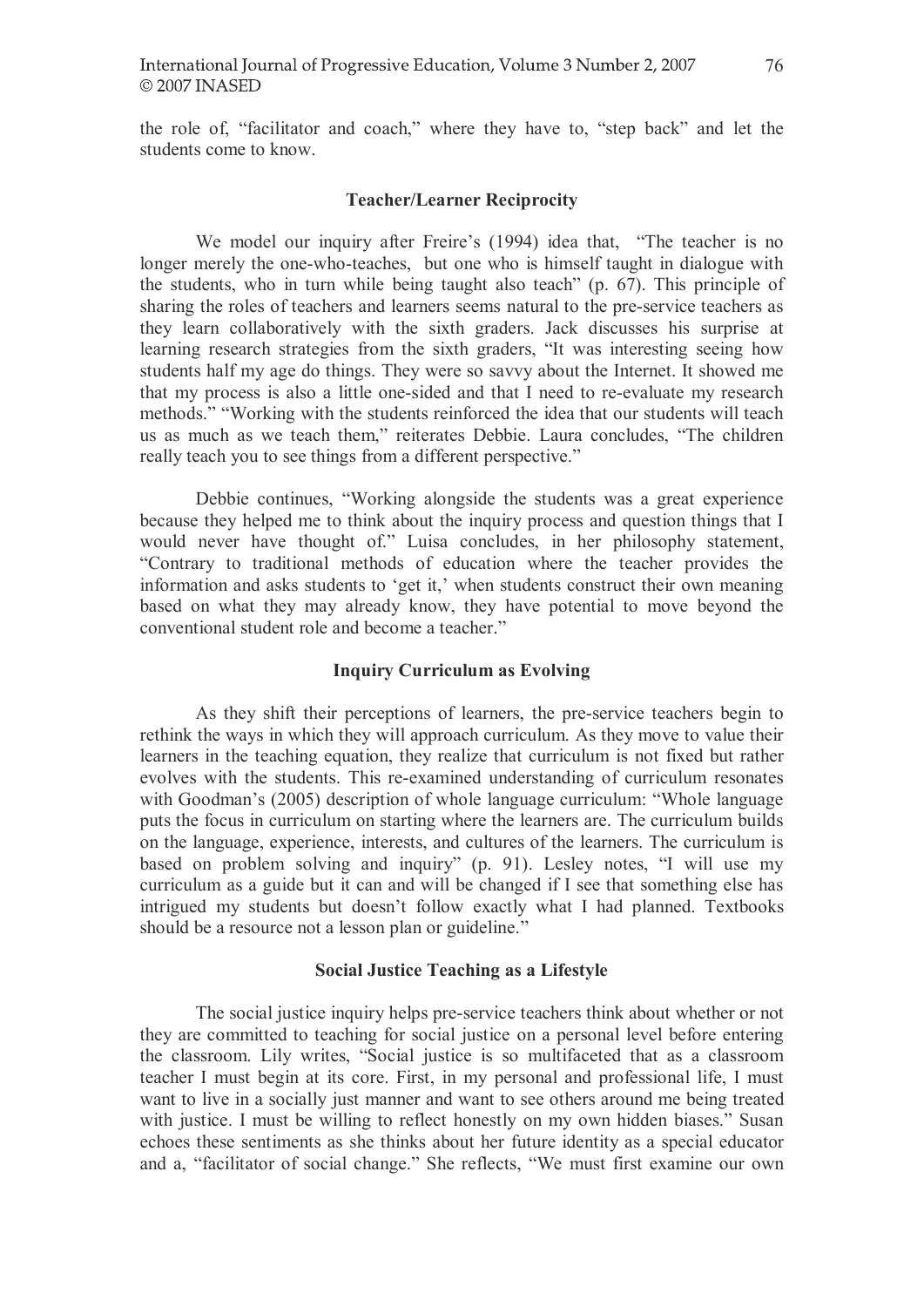assumptions, perceptions, preconceived notions, and prejudices that we have learned about disabilities through the course of our lifetime. Once we face our beliefs and our fears regarding physical and mental differences in people then we can guide young children to do the same." These reflections resonate with the objectives of the project: to invite our students to first examine their own positions in society, the positions of others, and the interplay of the two. Before promoting social justice, teachers must first unpack their positions.

## "Truth Tellers and Change Makers"

Our pre-service teachers demonstrate that social justice teaching involves two interrelated dimensions: providing content knowledge that represents multiple voices and perspectives through the filtering of curriculum and materials and developing critical lenses through their content areas that expand students as learners, thinkers, and moral citizens. Dana believes that social justice teaching, "includes helping students learn how to recognize injustices within society, not just those on the surface; how to think critically about how those injustices affect the subordinate groups, themselves, and society as a whole, and finally how to find their voice as part of society to help them become 'truth tellers and change makers.'" Sam, a future social studies teacher, begins to think about valuing alternative historical perspectives. He gives the example of World War II and the Japanese American perspective: "Japanese" Americans were put in prison camps because of the war with Japan. For Japanese Americans this may be the biggest event of the war. It is important to look at social studies from a variety of perspectives so that all people's pasts are included as part of the vital issues of history.´ Justin realizes that his students may have little exposure to oppressed people. He reflects, "It is important for students to understand social justice through the eyes of people who may not be represented in their student population. A different way to introduce students to other cultures is learning about the struggles that other groups of people had to face in order to obtain better equality.´

Lily believes that studying art naturally lends itself to talking back to texts. Thinking about art as literacy, she reflects, "By decoding messages in our visual surroundings my students gain an understanding of contexts such as institutionalized, interpersonal, and internalized racism and sexism. This practice of visual literacy will enable my students to "talk back" to their surroundings by critiquing and evaluating visual messages that constantly bombard them." She hopes that in recognizing these messages, her students will be able to resist maintaining the status quo and perpetuating stereotypes.

Jennifer, a future art teacher, moves beyond the curricular content and reflects on her moral responsibility to promote informed and engaged citizens. She hopes to push students to, "value more than just the familiar." She does not want to change their opinions rather she hopes that they will come to know on their own. This idea of opening up spaces for her students to discover for themselves their moral voices is a more complicated teaching objective, but one that clearly values the authority of the learner. She eloquently explains:

I believe that we are not just teaching our students facts and how to combine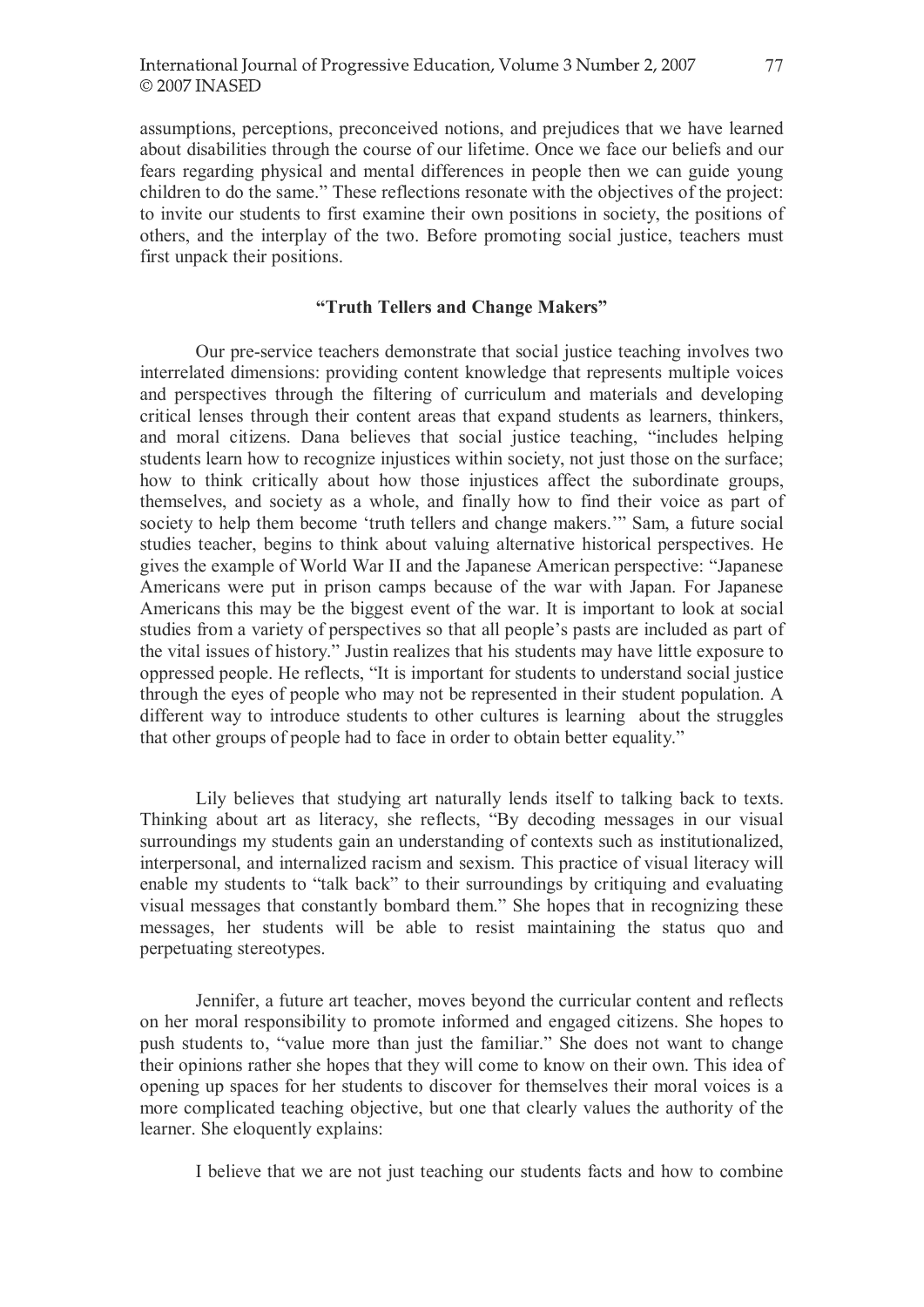them but how to live. We live in a country where our laws are written so that we have the ability to change if it is needed and we need to teach our students to take advantage of this. If students are confident and capable of inquiry they will keep exploring the world around them. I see students who come to my classroom with negative stereotypes imprinted in their thinking, as a challenge but not bad or someone I try to keep quiet. Allowing students to have their opinions but insisting they know why they think the way they do forces them to look beyond the, 'it's right because my Dad said so' or 'my friends said.'

### Nurturing Activists

Inquiry connects learners to the real and pressing problems of the world. It enables them to name those problems, and leads naturally to their engagement in those problems. Thus, inquiry leads to action in the world both inside and outside of the classroom. In classroom-based inquiry we acknowledge that action or experience is a fundamental part of thinking and learning, or as Dewey (1997) argues, "The material of thinking is not thoughts, but actions, facts, events, and the relations of things´ (pp. 156-7). This expanded notion of thinking and learning is inherently democratic in that it values the unique and infinite actions and experiences of all learners. Both Sam and Justin conclude that raising awareness about injustice is just the first step of social justice inquiry. Students need avenues by which to take action once they understand about injustices, otherwise they become hopeless. Justin illustrates: "Teaching for social justice also means that teachers have a responsibility in teaching students who will become critical enough to make rational decisions on their own and participate to make a change." Sam reflects similarly about the sixthgrade inquiry project, "We did not only raise a question, we were also required to create an action plan. This is important in regards to social justice because not only are we drawing on the past but we are creating ways to change injustices in the future." We agree that action is a vital part of social justice teaching.

Diana, as she thinks about her future language arts classroom, identifies promoting social justice as a way to unearth, "truths about the world." She feels responsible to investigate the issue of power with her students and help them to devise ways to become agents of change themselves. She hopes to have her students, "ask" questions about decision making and the repercussions of negative choices, fairness, and most importantly power dynamics." She continues, "I want to make them understand how and why some differences will 'translate into wealth and power and others will be a source of discrimination and injustice.' By creating situations where students can think critically about ways to apply the tools to real life, there is still a chance that students will try to make change beyond the classroom.´

## Our Views on Inquiry

Inquiry is often a risky and uncomfortable endeavor, for there is no predicting what twists and turns the process takes, nor can we be sure of the final product. Each time we invite learners to engage in inquiry, the ingredients of the process emerge with the investigation and more importantly the investigators. Allowing for the unpredictable in our classrooms through inquiry is a drastic change from the traditional ways that we view teaching and learning, but it is inherently democratic.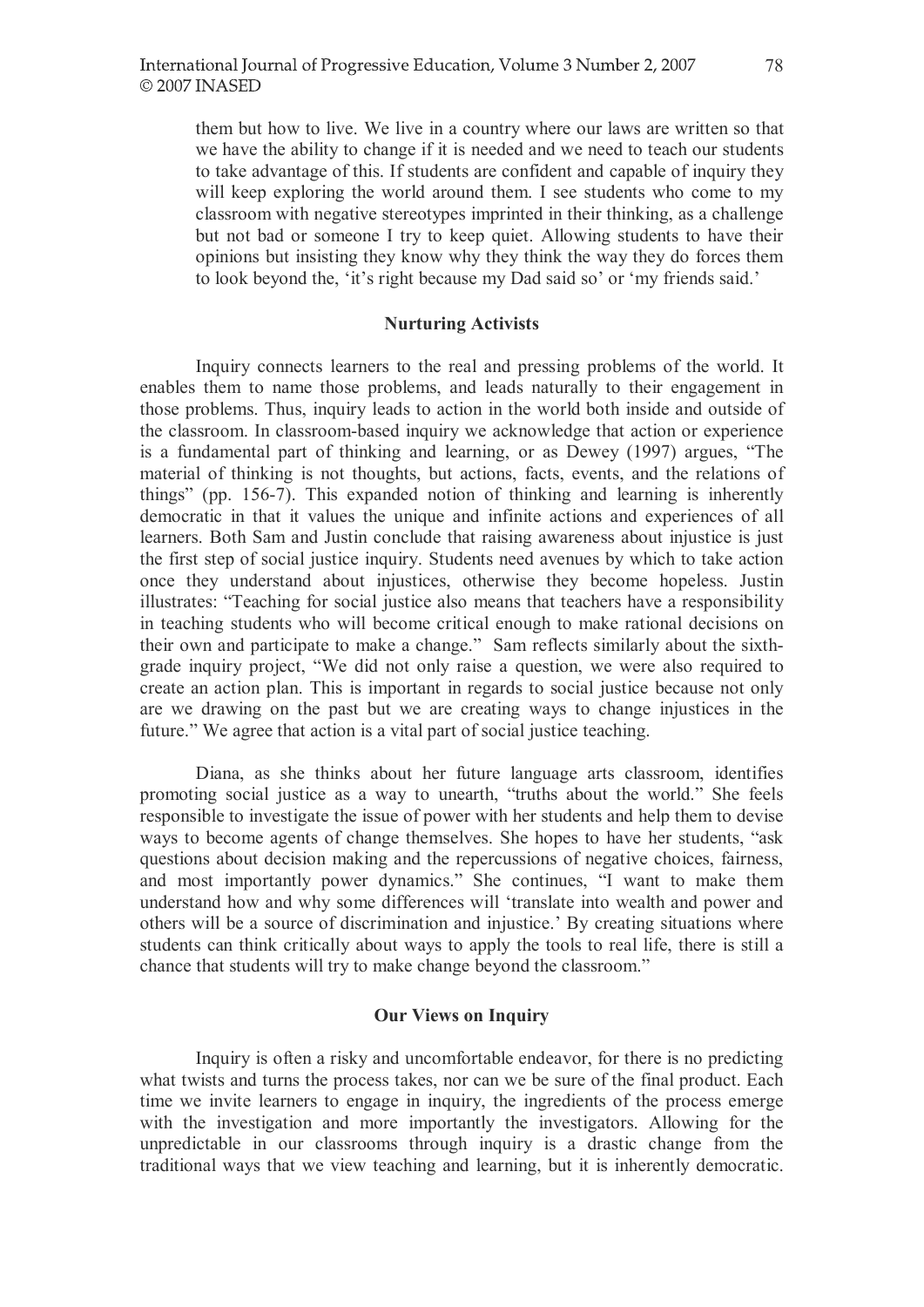Teachers do not construct democratic classrooms using a transmission model of teaching. If they hope to promote democratic principles then they have to trust that inviting their learners to take ownership of their learning will promote a more indepth and critical understanding of the world. Inquiry necessitates the space and time for learners to develop and explore their own authentic open-ended questions.

We want to make it clear that coming to understand and incorporate inquiry in our classrooms as a habit of mind does not occur overnight nor is it easy. It is a process in which we take one big leap and several small steps. We believe that we take the jump each time we open the class to inquiry. It involves a type of letting  $\gamma$ letting go of the reigns of control in terms of focus of the class. It involves trusting the students as learners and trusting the learning process. It also involves providing structure to help students when they struggle or need some redirection.

## Implications: Finding One's Agency

Although we continue to adjust to meet the pre-service teachers' needs, we believe that collaborative inquiry with adolescents helps them re-examine issues of power and equity and develop a disposition toward promoting social justice. Ultimately we hope that our project raises consciousness and encourages pre-service teachers to consider their roles as whole language teachers and moral change agents in a democracy. We believe that this is just the first step. We realize, as we send our pre-service teachers out to student teaching and later teaching, that there are many obstacles that can obstruct their actualization of these whole language principles.

We know from our seminar discussions during student teaching that some preservice teachers struggle to incorporate these principles into their teaching. Alan, a technology pre-service teacher, is unsure what social justice means to his teaching. By the end of his inquiry, he begins to embrace social justice practices but is frustrated when he realizes that his cooperating teacher does not have the same beliefs. He recognizes the political implications of his new framework:

Now that I have started student teaching, I am not sure how to teach for social justice. The sixth graders were given projects that stimulated research, critical thinking, and fostered a sense of inquiry. The students that I am working with are asked to sit quietly, take notes, do well on assignments and not cause disruptions.

Alan's experience represents the voices of many pre-service teachers. Felicia, a pre-service English teacher, expresses concern about finding a job in a school where she can really "carry out" her social justice beliefs. She wonders if her whole language practices will be appreciated in all schools.

These reflections raise serious questions as we continue to examine what preparing social justice teachers involves. We believe that transparency is essential in terms of our own political activism and advocacy in the field of education. We must model the ways in which we navigate bureaucracy, teaching our pre-service teachers both the appropriate language and strategies necessary to work within the system.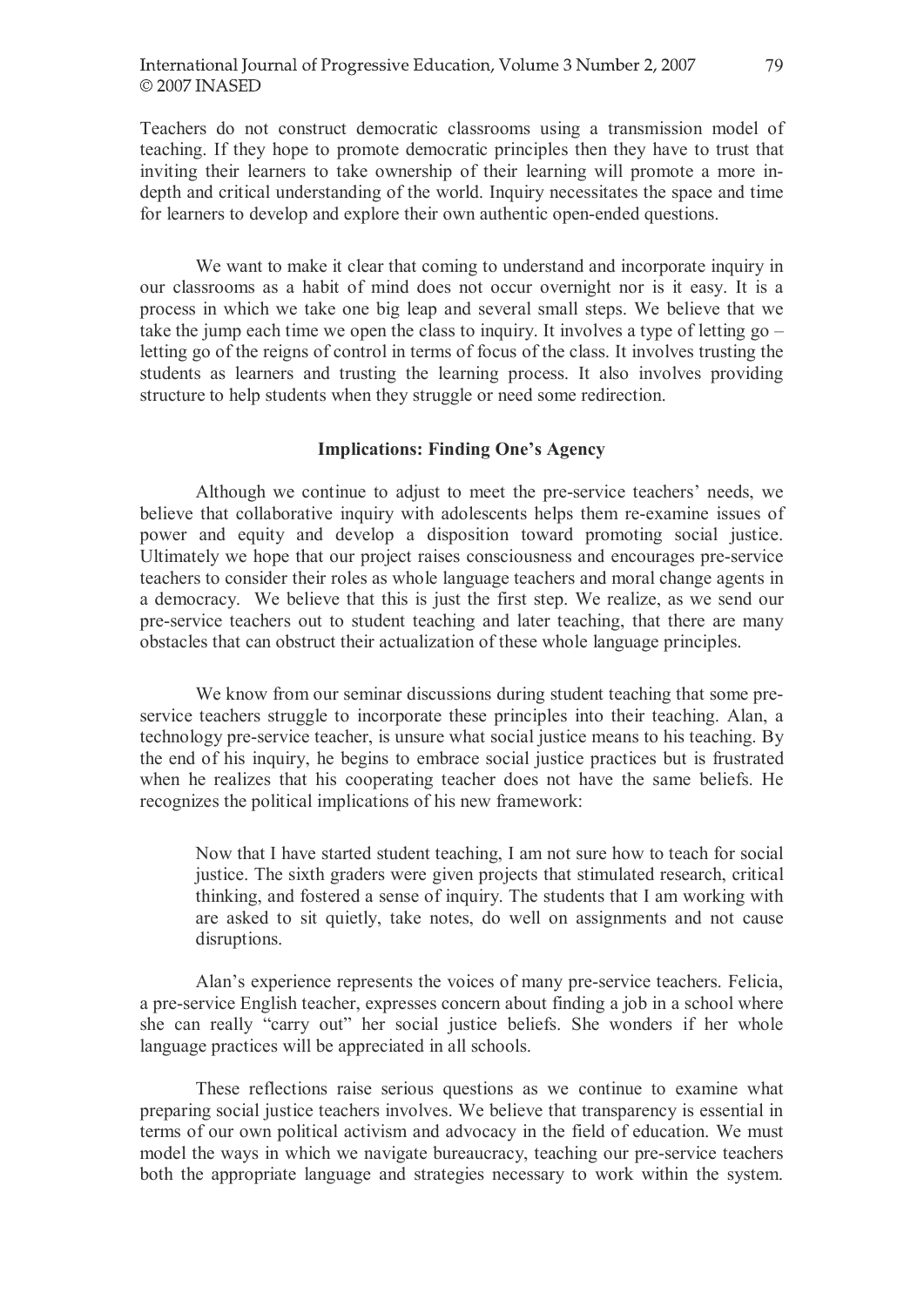How do we currently do this? We strive to demonstrate the means to publicize our social justice work. We attend and present our projects to the local school boards, we meet with parents within the school, and we contact local newspaper journalists to write articles about our social justice inquiry projects (Moore, 2005). We attend multiple local and national professional conferences and we attempt to publish about our inquiries in professional journals. We also share with our pre-service teachers our own instances of struggle within the university and middle-school settings so that they are aware of the methods that we use to make change.

We strive to help our pre-service teachers understand that their roles as teachers include a political dimension. We know that this is particularly difficult to embrace as a new teacher with many pressures to conform to the system or to gain tenure. This is an aspect of teacher education that we specifically need to further develop. How can we support our pre-service teachers politically once they are student teaching and later teaching? How can we equip them to be advocates of social justice teaching? In what ways can we strengthen their political voices as whole language teachers?

#### **References**

- Anders, P. L. & Evans, K. S. (1994). Relationships between teachers' beliefs and their instructional practice in reading. In R. Garner & P.A. Alexander (Eds.), Beliefs about text and instruction with text (pp. 137-153). Hillsdale, NJ: Lawrence Erlbaum Associates.
- Anders, P. L., Hoffman, J. V., & Duffy, G. G. (2000). Teaching teachers to teach reading: Paradigm shifts, persistent problems, and challenges. In M. L. Kamil, P. B. Mosenthal, P. D. Pearson, & R. Barr (Eds.), Handbook of reading research, 3 (pp. 719-742). Mahwah, NJ: Lawrence Erlbaum Associates.
- Bigelow, B., Harvey, B., Karp, S., & Miller, L. (Eds.). (2001). Rethinking our classrooms: Teaching for equity and justice Volume Two. Milwaukee: Rethinking Schools.
- Boran, S. & Comber, B. (2001). Introduction: The inquirers and their questions. In S. Boran & B. Comber (Eds.), Critiquing whole language and classroom inquiry (pp. vii-xvii). Urbana, IL: National Council for Teachers of English.
- Cambourne, B. (1988). The whole story: Natural learning and the acquisition of literacy in the classroom. New York, NY: Scholastic.
- Cochran-Smith, M. (1991). Learning to teach against the grain. Harvard Educational Review, 61, 279-310.
- Darling-Hammond, L. (Ed.). (1994). Professional development schools: Schools for developing a profession. New York: Teachers College Press.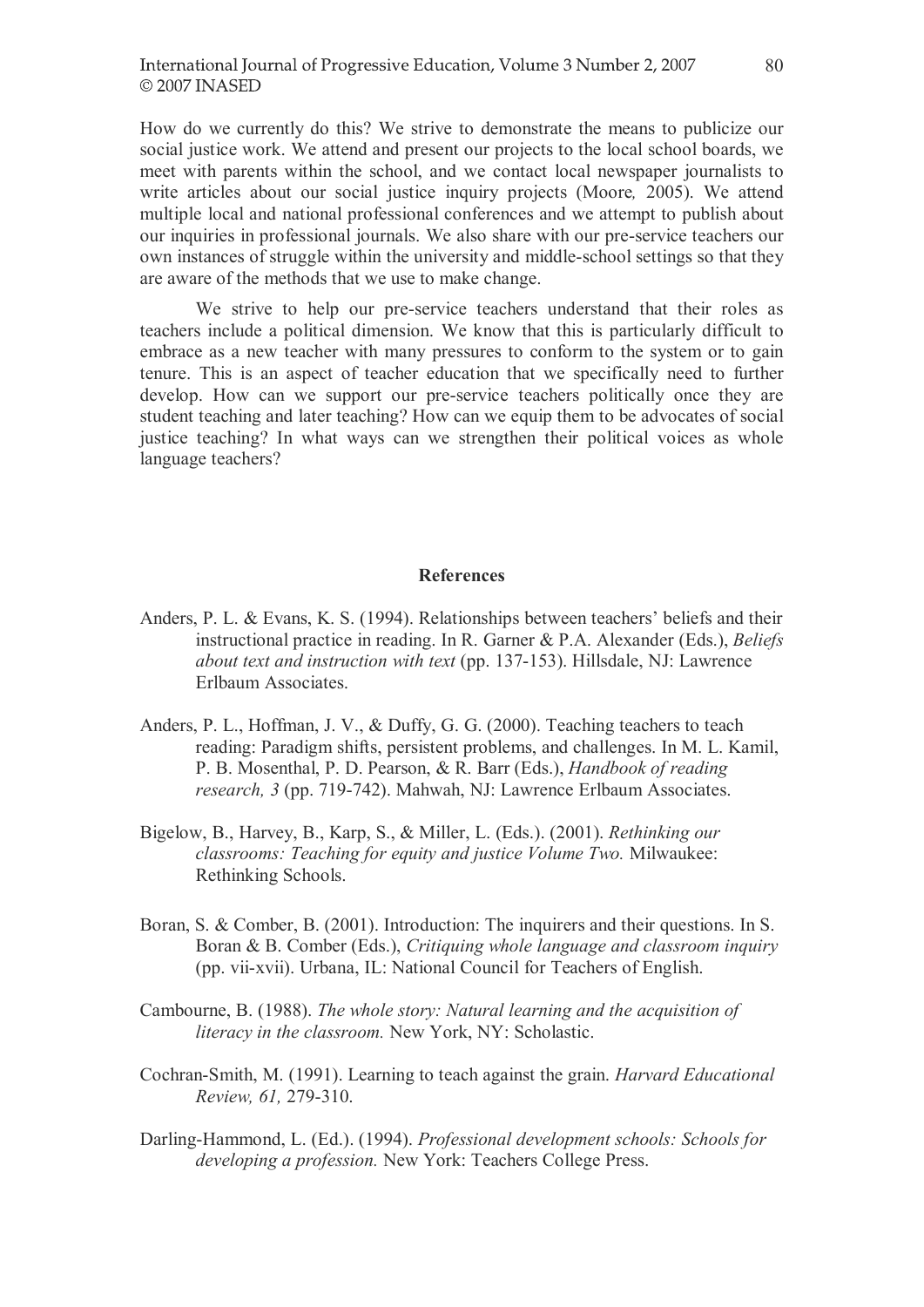Dewey, J. (1916). Democracy and education. New York: Free Press.

Dewey, J. (1997). Democracy and education. New York: Free Press.

- Dudley-Marling, C. (1999). I'm not a communist, a liberal, or a whole language teacher (and I don't beat my wife). Talking Points  $10(2)$ , 14-16.
- Edelsky, C. (1999). On critical whole language practice: Why, what and a bit of how. In C. Edelsky (Ed.), Making justice our project: Teachers working toward critical whole language practice (pp. 7-36). Urbana, IL: National Council for Teachers of English.
- Edelsky, C., Altwerger, B. & Flores, B. (1991). Whole language: What's the difference. Portsmouth, NH: Heinemann.
- Freire, P. (1985). The politics of education. South Hadley, MA: Bergin & Garvey.
- Freire, P. (1994). Pedagogy of the oppressed. New York: Continuum.
- Freire, P. & Macedo, D. (1987). Literacy: Reading the word and the world. South Hadley, MA: Bergin & Garvey Publishers, Inc.
- Goodman, K. S. (1986). What's whole in whole language. Portsmouth, NH: Heinemann.
- Goodman, K. S. (2005). *What's whole in whole language.* Berkeley, CA: RDR Books.
- Goodman, Y. M. (1985). Kidwatching: Observing children in classrooms. In A. Jagger & M. T. Smith-Burke (Eds.), Observing the language learner (pp. 9- 18). Newark, DE and Urbana, IL: Co-published by International Reading Association and the National Council for Teachers of English.
- Goodman, Y., Hood, W., & Goodman, K. (1991). (Eds.) Organizing for whole language. Portsmouth, NH: Heinemann.
- Glaser, B. G. & Strauss, A. S. (1967). The discovery of grounded theory: Strategies for qualitative research. New York: Aldine De Gruyter.
- Gordon, R. L. (1980). Interviewing: Strategies, techniques, and tactics. Homewood, IL: Dorsey Press.
- Greene, M. (1998). Introduction: Teaching for social justice. In W. Ayers, J. A. Hunt & T. Quinn (Eds.), Teaching for social justice: A democracy and education reader (pp. xxvii-xlvi). New York: Free Press.
- Harste, J. (2001). What education is and isn't. In S. Boran & B. Comber (Eds.), Critiquing whole language and classroom inquiry (pp. 1-17). Urbana, IL: National Council for Teachers of English.